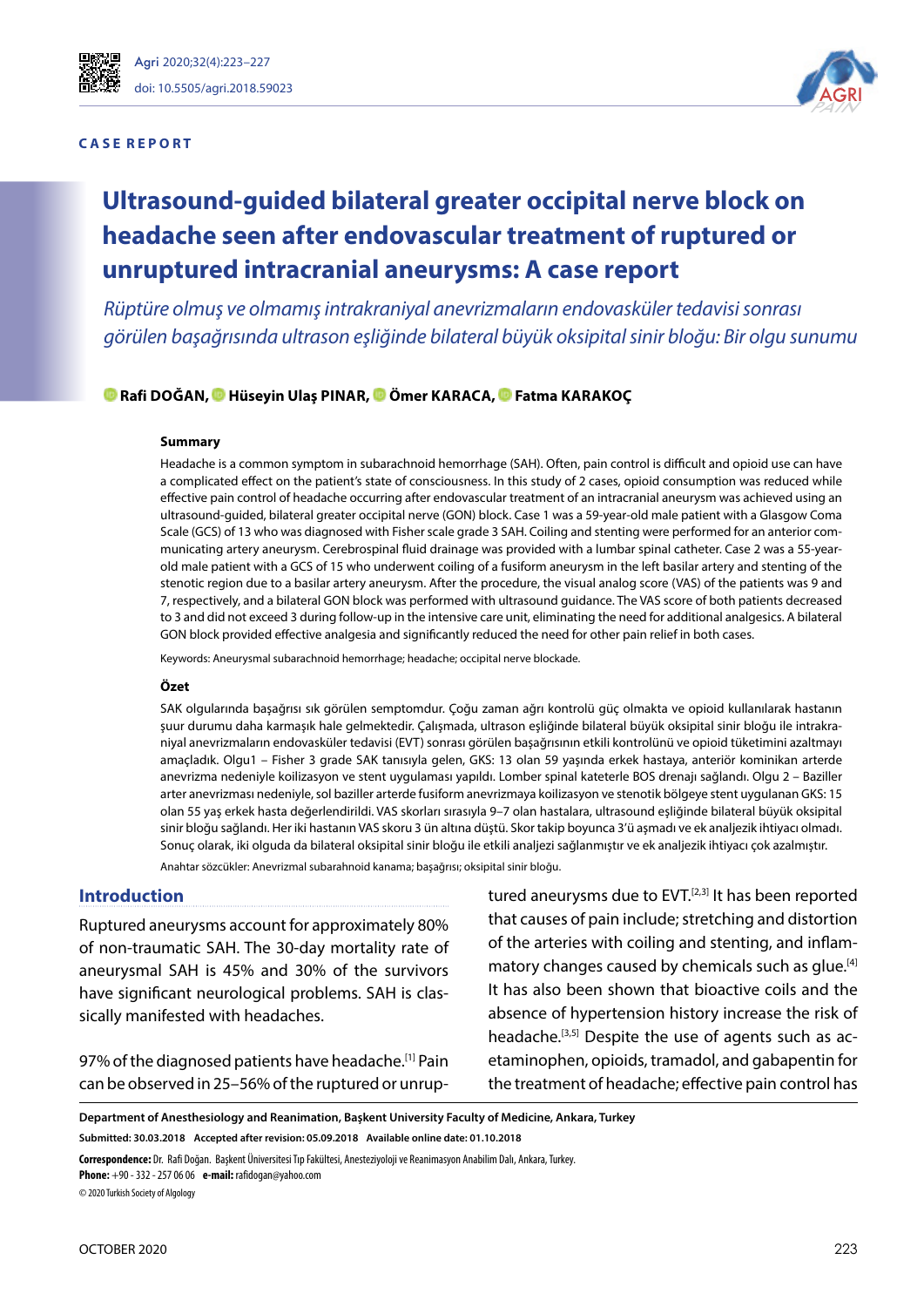not been achieved and undesirable side effects of drugs have come to the forefront. These medicines may also prevent objective neurological evaluation by alteration of consciousness at different degrees.

Occipital nerve block has been shown to provide effective pain control in occipital neuralgia, cervicogenic headache, tension-type headache and migraine.[6–9] US-guided GON block increases the efficiency and reliability of the block.<sup>[10]</sup>

In this report we will present bilateral greater occipital nerve (GON) block that is performed to two patients who underwent EVT and stenting for a ruptured and unruptured intracranial aneurysm.

# **Case Report**

**Case 1 –** A 59-year-old male patient with a history of hypertension was admitted to the hospital due to unconsciousness, computerized brain tomography showed an extensive SAH (Fisher 3), which also was opened to the ventricle. Glasgow coma score (GCS) was 13, other physical examinations were normal. Cerebral angiography showed aneurysm in anterior communicating artery. Lumbar spinal drainage catheter was inserted into the patient. After EVT, daily cerebrospinal fluid (CSF) drainage (30–40 ml/day) was performed.

Coilization and stenting were done with EVT. During the procedure, 2000 U of fractionated heparin was administered to the patient. After the procedure, the patient was admitted to the intensive care unit (ICU). After the patient gained consciousness the pain score (VAS) was assessed as 9–10 and we decided to perform bilateral GON block. When the patient was in prone position, the external occipital protuberance (EOP) was palpated, and then the 5–12 Hz linear US probe was placed in the transverse position on the midline EOP and advanced to the caudal. When the C2 vertebra was seen, the probe was shifted laterally and the oblique capitis inferior muscle (OCI) observed when the outer edge of the probe reached to the C1 transverse process level. GON was seen between OCI and semispinal capitis muscles and medial to occipital artery. The 25 G spinal needle was advanced in-plane from the medial to the lateral towards the two muscle fascia. A mixture of 1 ml of 2% lidocaine, 2.5 ml of 0.25% bupivacaine and 3 mg of betamethasone (total 4 ml) was injected into the nerve sheath. Spread between two muscles was also observed with US.

After the block the pain score was 1. The VAS was questioned 30 minutes after the block and then every 12 hours for 14 days until discharge. Oral nimodipine 360 mg/day for vasospasm prophylaxis, and 5 mg prasugrel and 100 mg ASA for antiaggregant therapy were initiated. During these 14 days, if the pain score was 4 and above, paracetamol was administered 500 mg iv 4 times a day, and tramadol 100 mg iv was administered if the pain score did decrease. Control angiography was performed at 8th and 10<sup>th</sup> days because the patient became unconscious and experienced regression in motor functions. Cerebral vasospasm was observed and treated with intra arterial papaverine. After 14 days the patient was transferred to the neurology ward with minimal motor weakness on the right lower limb.

Case 2 – A 55-year-old male patient presented with left leg numbness and headache. The patient had hypertension and diabetes mellitus history. The headache was concentrated in the back of the neck, and described as constant and throbbing. GCS was 15, minimal sensory loss in left leg was observed and other systemic examinations were normal. Computerized brain tomography revealed a basilar artery aneurysm and small infarct in the brain stem but no SAH was observed.

Under general anesthesia, left basilar artery stenting and fusiform aneurysm coiling were performed with EVT. During the procedure, 2000 U of fractionated heparin was administered to the patient. The patient was taken to ICU after recovery from anesthesia. Because VAS score, obtained in the pain questionnaire, was 7; the patient was scheduled for bilateral USguided GON block. And performed as desribed in first case. After the block, the patient's VAS score was 2. VAS did not exceed 3 during the follow-up in ICU, so there was no need for additional analgesics. The sensory deficit of the patient resolved. Oral nimodipine 360 mg/day for the vasospasm prophylaxis and 5 mg prasugrel and 100 mg ASA for antiaggregant therapy were initiated. The patient did not develop vasospasm and was transferred to the neurology ward on the 12<sup>nd</sup> day.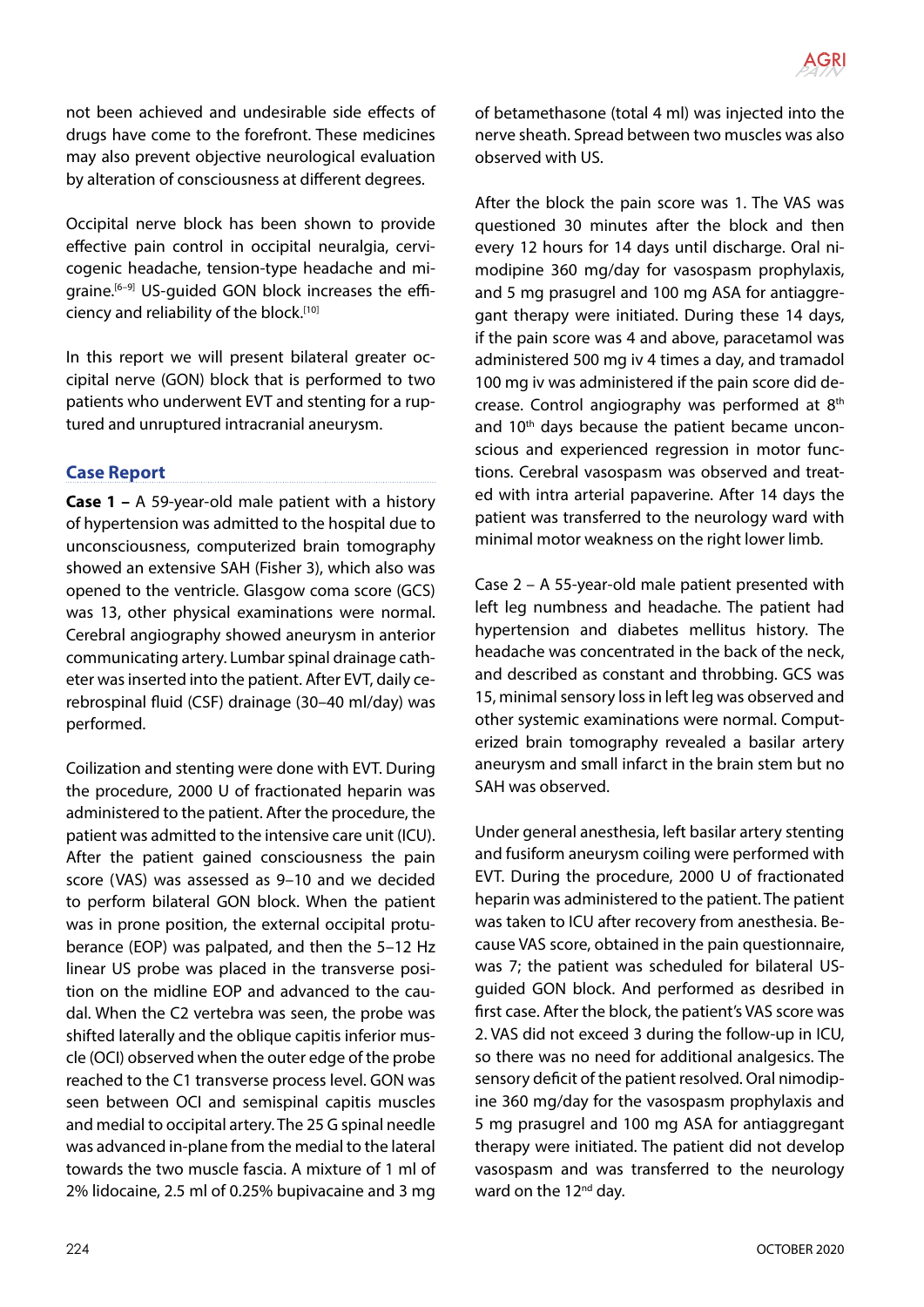# **Discussion**

In the presented 2 cases, effective pain control was obtained with GON block. Although Case 1 required minimal additional analgesia, it can be said that the block was effective.

There are 3 reasons for headache in aneurysmatic SAH which are treated by EVT. The first reason is SAH itself, the second is EVT, and the last is the drainage of the BOS with lumbar drainage in cases of extesive SAH which are opened to the ventricle. These factors can cause pain, either alone or together. In other words, it is not possible to determine which factor is responsible at any given time. The cause of headache in SAH is not fully explained, but sudden stretching of the aneurysm, local meningeal inflammation or thrombosis is implicated.<sup>[5,11]</sup> Pain is described as sudden, explosive and spreading to the neck. It usually takes 1–2 weeks and the pain control can be performed with only potent analgesics such as opioids and tramadol.

Sometimes very severe pain may also be resistant to continuous opioid therapy.[11] In addition, the opioids can mask the neurological situation and the opioid antagonists are unable to remove this masking; which led researchers to search for different methods of pain control.[12,13]

In SAH cases, the activation of NMDA receptors facilitate the transmission of pain leading to hyperalgesia.[14] By considering this fact the analgesic efficacy of magnesium, an NMDA receptor antagonist, was investigated and shown that headache was less in patients with high Mg levels.<sup>[15]</sup> There are studies showing that Mg replacement therapy is effective in some headache treatments.[16] However, information on efficacy and safety of intravenous Mg support for pain control is limited. In addition, Mg was used as neuroprotective and antivasospastic in SAH patients. However, additional Mg supplementation is not recommended in this regard except for keeping serum levels within normal limits. In our study, serum Mg levels in both patients were within normal limits.

Although aneurysmatic SAH patients treated with EVT are reported to have less headache, $[17]$  some studies reported headache related to EVT.<sup>[2,4,5]</sup> In these patients it has been shown that causes of pain may be distortion, stretching of the vessel with coil or stent; inflammatory changes caused by chemicals such as glue.<sup>[4]</sup> It has also been shown that bioactive coils and the absence of hypertension history increase the risk of headache.<sup>[2,5]</sup> Evidence for the safety of tryptophan and dihydroergotamine, serotonin receptor antagonists is insufficient this type of headache.[4]

Cerebral vasospasm and cerebral ischemia are the most serious complications after SAH, with a rate of 30–70%.[18] It develops most frequently between 4-14 days.<sup>[19]</sup> It is thought that hemoglobin products in CSF are effective in the development of vasospasm.[20,21] The effectiveness of CSF drainage to prevent vasospasm has been demonstrated by many researchers. Lumbar drainage has been shown to be more efficient than external ventricular drainage for cleaning hemoglobin products from CSF.[22,23] Although lumbar drainage can prevent vasospasm, it can also cause headache due to decreased CSF volume at the same time.

In our clinic, almost all of the ruptured or unruptured ICAs are treated with EVT. The procedure is performed under general anesthesia and the patient is followed up in the ICU. The duration of ICU stay is 10–15 days, especially due to the risk of vasospasm. Patients in ICU are also followed for headache treatment. According to the severity of headache, we use paracetamol, pregabalin, tramadol and opioids alone or in combination. We have observed many times that opioids are inadequate for pain control in severe headaches. Therefore, to increase efficacy in headache control and to move away from pregabalin, tramadol and opioids which have many side effects we decided to perform nerve blocks. We think that the most appropriate method for this purpose is the bilateral GON block.

GON block has been shown to provide effective pain control in occipital neuralgia, cervicogenic headache, tension-type headache and migraine.<sup>[6-9]</sup> Performing the nerve block with the US guidance has increased the safety and effectiveness of the block. In a study in which the GON block was used for the treatment of occipital neuralgia and craniofacial pain syndromes, the efficacy of the block for 1 week, 1 month and 3 months was assessed and at least a 50% reduction in the VAS score was observed.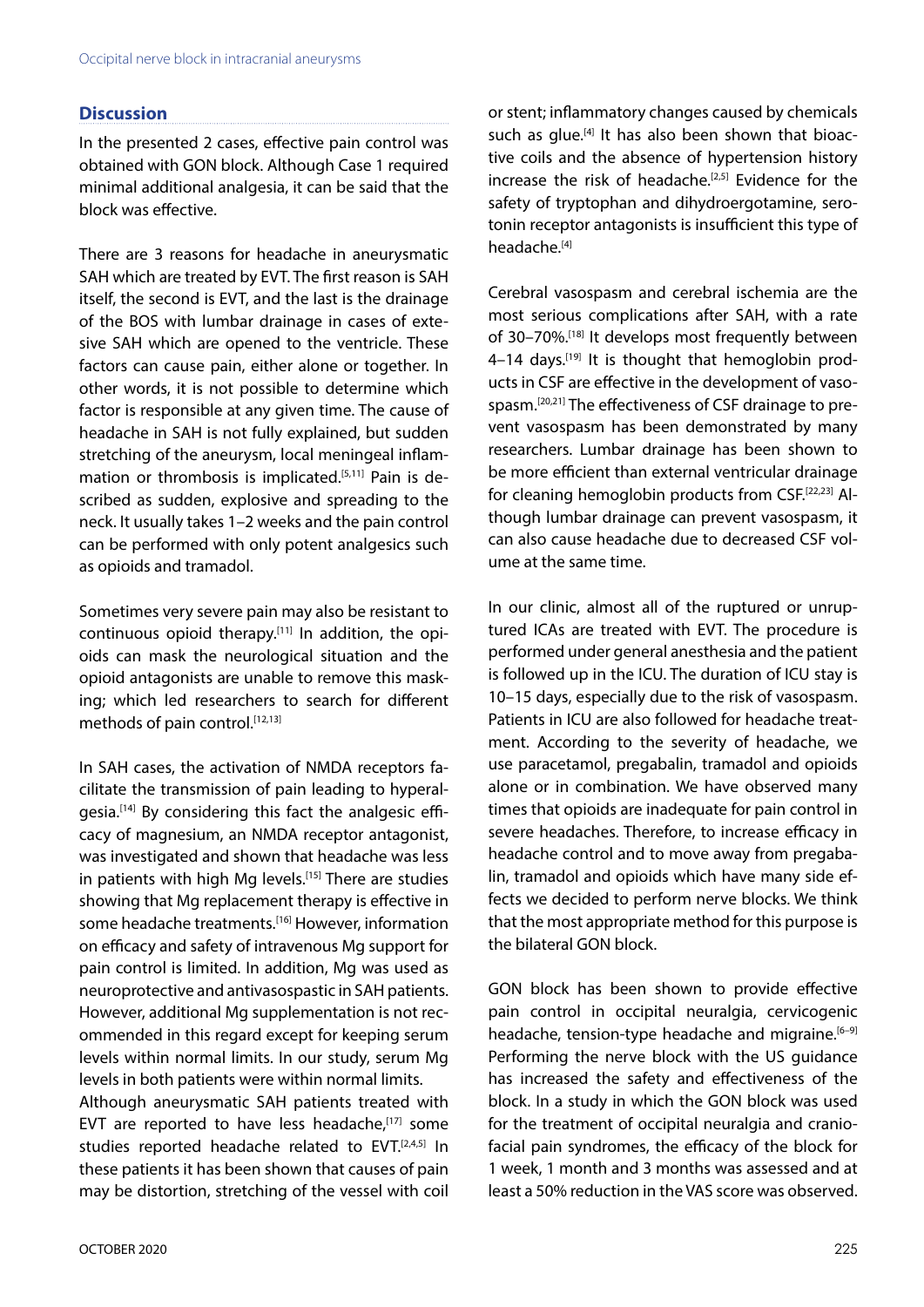[10] They also emphasized that US is a safe and easily applicable imaging method. In another study, a significant reduction in pain scores over 4 weeks with GON block for cervicogenic headache and occipital neuralgia was observed and no adverse events were reported.[24]

Furthermore, the efficacy of the block also has been shown in the post-dural puncture headache. [25,26] We have emphasized in our study that one of the causes of the headache might be lumbar spinal drainage. In this case, we think that headache is caused by a similar mechanism with post-dural puncture headache.

So, which mechanisms have been effective in pain control with GON block? CSF volume changing caused by dural stretch in SAH may activate the trigeminal nucleus caudalis, causing increased activity in the trigeminal and greater occipital nerves.[27] The other theories about the genesis of pain associated with intracranial endovascular procedures include mechanical stimulation of the arterial wall by traction, stretching, and distortion from materials used (balloons, catheters, coils, glue, stent) with subsequent triggering of the trigeminovascular pathway from trigeminal C fiber stimulation.[28,29] Additionally, GON's relation to second-order neurons of the trigeminocervical complex, which receive afferent inputs from trigeminal peripheral nerves of the face, offers insight into how GON block may contributes to relieving headaches that are more frontal than occipital in distribution.[30,31] The analgesia obtained after GON block may be explained by the central neuromodulatory effect that causes decreased central sensitizationas a result of the temporary interruption of afferent input to the dorsal roots and trigeminal nucleus.[32]

Also in a retrospective review, adult patients with post-traumatic headaches had significant improvement in their headaches up to six months after GON block with xylocaine and methylprednisolone.<sup>[33]</sup> Additionaly a study showed GON block may have a role in management of spontaneous intracranial hypotension headache.<sup>[27]</sup>

In conclusion, an efficient headache control was achieved with the bilateral GON block and the need for additional analgesic medication was severely reduced.

# *Conflict-of-interest issues regarding the authorship or article: All authors declare no conflict interest.*

PAIN **AGRI** 

## *Peer-rewiew: Externally peer-reviewed.*

## **References**

- 1. Abraham MK, Chang WW. Subarachnoid Hemorrhage. Emerg Med Clin North Am 2016;34(4):901–[16. \[CrossRef\]](https://doi.org/10.1016/j.emc.2016.06.011)
- 2. Choi KS, Lee JH, Yi HJ, Chun HJ, Lee YJ, Kim DW. Incidence and risk factors of postoperative headache after endovascular coil embolization of unruptured intracranial aneurysms. Acta Neurochir (Wien) 2014;156(7):1281–[7. \[CrossRef\]](https://doi.org/10.1007/s00701-014-2095-8)
- 3. Hwang G, Jeong EA, Sohn JH, Park H, Bang JS, Jin SC, et al. The characteristics and risk factors of headache development after the coil embolization of an unruptured aneurysm. AJNR Am J Neuroradiol 2012;33(9):1676–8[. \[CrossRef\]](https://doi.org/10.3174/ajnr.A3018)
- 4. Baron EP, Moskowitz SI, Tepper SJ, Gupta R, Novak E, Hussain MS, et al. Headache following intracranial neuroendovascular procedures. Headache 2012;52(5):739–48[. \[CrossRef\]](https://doi.org/10.1111/j.1526-4610.2011.02059.x)
- 5. Takigawa T, Matsumaru Y, Nakai Y, Nakamura K, Hayakawa M, Tsuruta W, et al. Bioactive coils cause headache and fever after endovascular treatment of intracranial aneurysms. Headache 2012;52(2):312–21[. \[CrossRef\]](https://doi.org/10.1111/j.1526-4610.2011.01964.x)
- 6. Aubry S, Kastler B, Bier V, Hadjidekov V, Hussein HH, Fergane B. Evaluation of the effectiveness of CT-guided infiltration in the treatment of Arnold's neuralgia. Neuroradiology 2009;51(3):163–8[. \[CrossRef\]](https://doi.org/10.1007/s00234-008-0480-9)
- 7. Vincent MB, Luna RA, Scandiuzzi D, Novis SA. Greater occipital nerve blockade in cervicogenic headache. Arq Neuropsiquiatr 1998;56(4):720–[5. \[CrossRef\]](https://doi.org/10.1590/S0004-282X1998000500004)
- 8. Young W, Cook B, Malik S, Shaw J, Oshinsky M. The first 5 minutes after greater occipital nerve block. Headache 2008;48(7):1126–8. [\[CrossRef\]](https://doi.org/10.1111/j.1526-4610.2008.01146.x)
- 9. Saadah HA, Taylor FB. Sustained headache syndrome associated with tender occipital nerve zones. Headache 1987;27(4):201–5[. \[CrossRef\]](https://doi.org/10.1111/j.1526-4610.1987.hed2704201.x)
- 10. Zipfel J, Kastler A, Tatu L, Behr J, Kechidi R, Kastler B. Ultrasound-Guided Intermediate Site Greater Occipital Nerve Infiltration: A Technical Feasibility Study. Pain Physician 2016;19(7):E1027–34.
- 11. Morad AH, Tamargo RJ, Gottschalk A. The Longitudinal Course of Pain and Analgesic Therapy Following Aneurysmal Subarachnoid Hemorrhage: A Cohort Study. Headache 2016;56(10):1617–25. [\[CrossRef\]](https://doi.org/10.1111/head.12908)
- 12. Baskin DS, Hosobuchi Y. Naloxone reversal of ischaemic neurological deficits in man. Lancet 1981[;2\(8241\):272–5.](https://doi.org/10.1016/S0140-6736(81)90524-9)
- 13. Bell BA, Miller JD, Neto NG, O'Neill P, Laughton LM. Effect of naloxone on deficits after aneurysmal subarachnoid hemorrhage. Neurosurgery 1985;16(4):498–501[. \[CrossRef\]](https://doi.org/10.1227/00006123-198504000-00011)
- 14. Woolf CJ, Thompson SW. The induction and maintenance of central sensitization is dependent on N-methyl-D-aspartic acid receptor activation; implications for the treatment of post-injury pain hypersensitivity states. Pain 1991;44(3):293–[9. \[CrossRef\]](https://doi.org/10.1016/0304-3959(91)90100-C)
- 15. Dorhout Mees SM, Bertens D, van der Worp HB, Rinkel GJ, van den Bergh WM. Magnesium and headache after aneu-